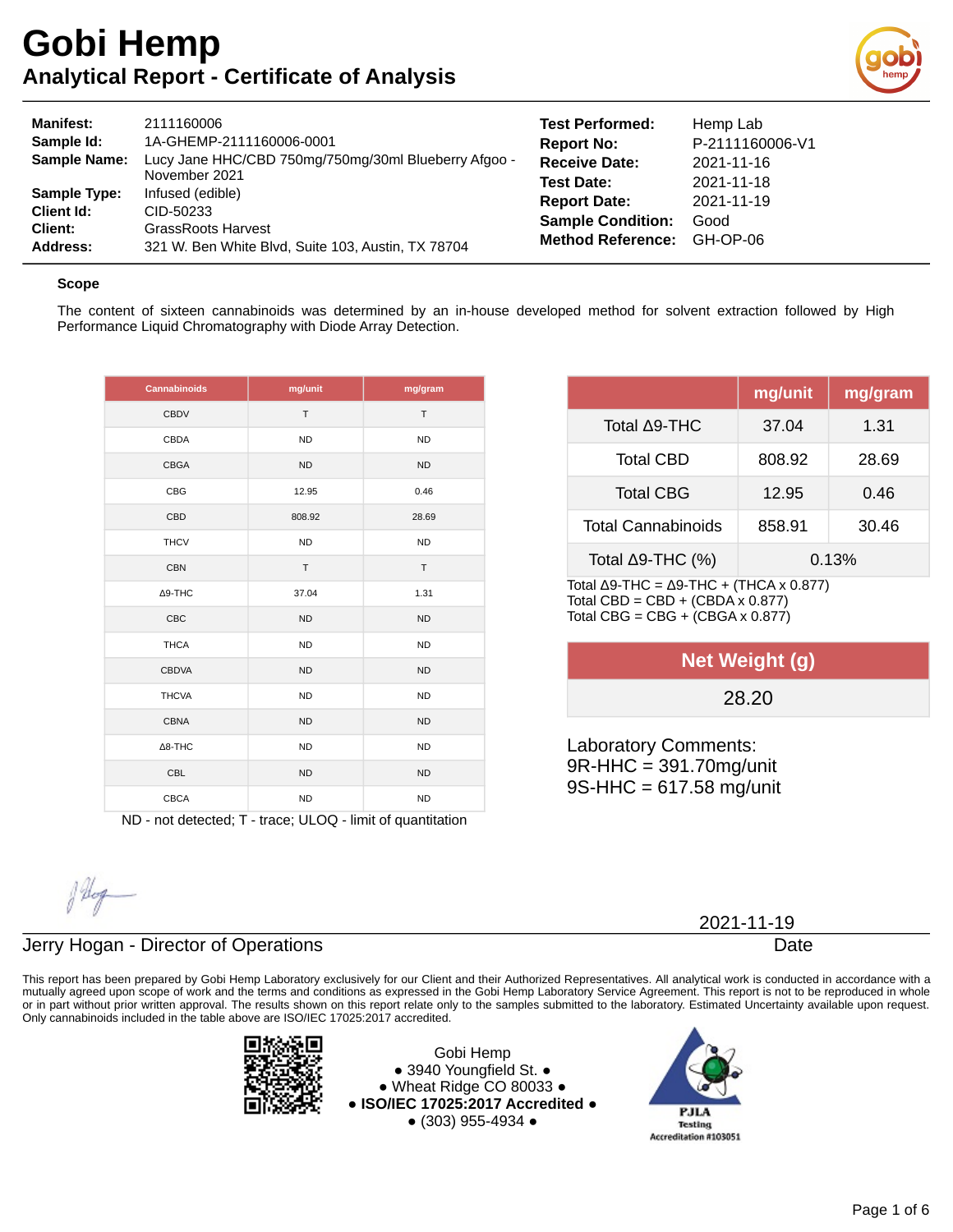

| <b>Manifest:</b><br>Sample Id:<br><b>Sample Name:</b>           | 2111160006<br>1A-GHEMP-2111160006-0002<br>Lucy Jane HHC Durban Poison 1ml Vape Cart - November<br>2021      | <b>Test Performed:</b><br><b>Report No:</b><br><b>Receive Date:</b><br><b>Test Date:</b> | Hemp Lab<br>P-2111160006-V1<br>2021-11-16<br>2021-11-18 |
|-----------------------------------------------------------------|-------------------------------------------------------------------------------------------------------------|------------------------------------------------------------------------------------------|---------------------------------------------------------|
| <b>Sample Type:</b><br>Client Id:<br>Client:<br><b>Address:</b> | Concentrate<br>CID-50233<br><b>GrassRoots Harvest</b><br>321 W. Ben White Blvd, Suite 103, Austin, TX 78704 | <b>Report Date:</b><br><b>Sample Condition:</b><br><b>Method Reference:</b>              | 2021-11-19<br>Good<br>GH-OP-06                          |

#### **Scope**

The content of sixteen cannabinoids was determined by an in-house developed method for solvent extraction followed by High Performance Liquid Chromatography with Diode Array Detection.

| Cannabinoids   | <b>Percent</b> | mg/gram   |
|----------------|----------------|-----------|
| <b>CBDV</b>    | <b>ND</b>      | <b>ND</b> |
| CBDA           | <b>ND</b>      | <b>ND</b> |
| CBGA           | <b>ND</b>      | <b>ND</b> |
| <b>CBG</b>     | <b>ND</b>      | <b>ND</b> |
| CBD            | <b>ND</b>      | <b>ND</b> |
| <b>THCV</b>    | <b>ND</b>      | <b>ND</b> |
| <b>CBN</b>     | <b>ND</b>      | <b>ND</b> |
| $\Delta$ 9-THC | <b>ND</b>      | <b>ND</b> |
| CBC            | <b>ND</b>      | <b>ND</b> |
| <b>THCA</b>    | <b>ND</b>      | ND        |
| <b>CBDVA</b>   | <b>ND</b>      | <b>ND</b> |
| <b>THCVA</b>   | <b>ND</b>      | <b>ND</b> |
| <b>CBNA</b>    | <b>ND</b>      | <b>ND</b> |
| $\Delta$ 8-THC | <b>ND</b>      | <b>ND</b> |
| <b>CBL</b>     | <b>ND</b>      | <b>ND</b> |
| <b>CBCA</b>    | <b>ND</b>      | <b>ND</b> |

|                           | <b>Percent</b> | mg/gram |
|---------------------------|----------------|---------|
| Total ∆9-THC              | 0.00           | 0.00    |
| <b>Total CBD</b>          | 0.00           | 0.00    |
| <b>Total CBG</b>          | 0.00           | 0.00    |
| <b>Total Cannabinoids</b> | 0.00           | 0.00    |

Total Δ9-THC =  $Δ9-THC + (THCA × 0.877)$ Total CBD =  $CBD + (CBDA \times 0.877)$ Total CBG =  $CBG + (CBGA \times 0.877)$ 

Laboratory Comments: 9R-HHC = 39.56% 9S-HHC = 51.93%

ND - not detected; T - trace; ULOQ - limit of quantitation

Alog

## Jerry Hogan - Director of Operations

This report has been prepared by Gobi Hemp Laboratory exclusively for our Client and their Authorized Representatives. All analytical work is conducted in accordance with a mutually agreed upon scope of work and the terms and conditions as expressed in the Gobi Hemp Laboratory Service Agreement. This report is not to be reproduced in whole or in part without prior written approval. The results shown on this report relate only to the samples submitted to the laboratory. Estimated Uncertainty available upon request. Only cannabinoids included in the table above are ISO/IEC 17025:2017 accredited.



Gobi Hemp ● 3940 Youngfield St. ● ● Wheat Ridge CO 80033 ● **● ISO/IEC 17025:2017 Accredited ●** ● (303) 955-4934 ●



2021-11-19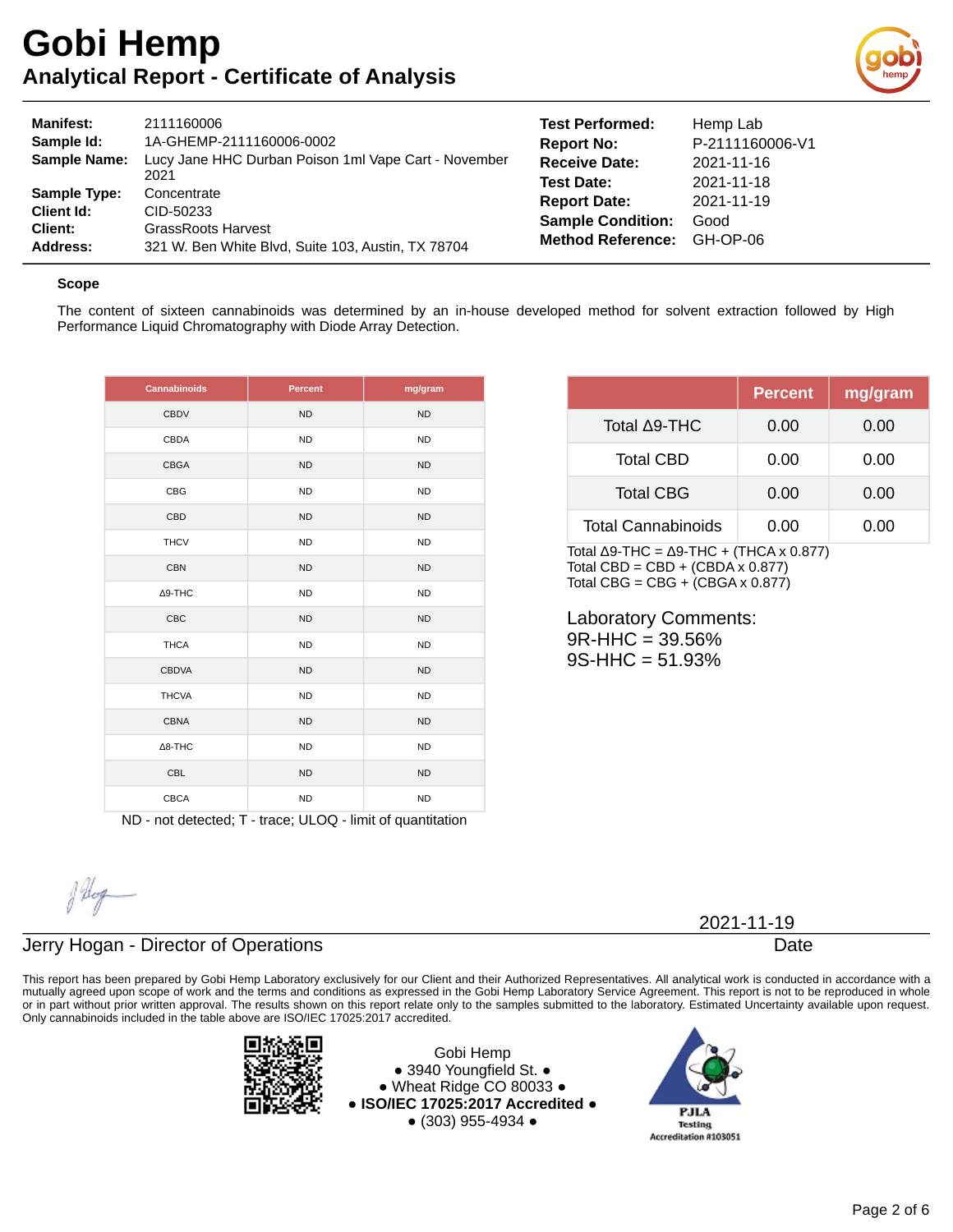

| <b>Manifest:</b><br>Sample Id:<br><b>Sample Name:</b> | 2111160006<br>1A-GHEMP-2111160006-0003<br>Lucy Jane HHC Rainbow Unicorn 1ml Vape Cart -<br>November 2021 |
|-------------------------------------------------------|----------------------------------------------------------------------------------------------------------|
| <b>Sample Type:</b>                                   | Concentrate                                                                                              |
| Client Id:                                            | CID-50233                                                                                                |
| Client:                                               | <b>GrassRoots Harvest</b>                                                                                |
| Address:                                              | 321 W. Ben White Blvd, Suite 103, Austin, TX 78704                                                       |

**Test Performed:** Hemp Lab **Report No:** P-2111160006-V1 **Receive Date:** 2021-11-16 **Test Date:** 2021-11-18 **Report Date:** 2021-11-19 **Sample Condition:** Good **Method Reference:** GH-OP-06

#### **Scope**

The content of sixteen cannabinoids was determined by an in-house developed method for solvent extraction followed by High Performance Liquid Chromatography with Diode Array Detection.

| <b>Cannabinoids</b> | <b>Percent</b> | mg/gram   |
|---------------------|----------------|-----------|
| <b>CBDV</b>         | <b>ND</b>      | <b>ND</b> |
| CBDA                | <b>ND</b>      | <b>ND</b> |
| <b>CBGA</b>         | <b>ND</b>      | <b>ND</b> |
| CBG                 | <b>ND</b>      | <b>ND</b> |
| CBD                 | <b>ND</b>      | <b>ND</b> |
| <b>THCV</b>         | <b>ND</b>      | <b>ND</b> |
| <b>CBN</b>          | <b>ND</b>      | <b>ND</b> |
| $\Delta$ 9-THC      | <b>ND</b>      | <b>ND</b> |
| CBC                 | <b>ND</b>      | <b>ND</b> |
| <b>THCA</b>         | <b>ND</b>      | ND        |
| <b>CBDVA</b>        | <b>ND</b>      | <b>ND</b> |
| <b>THCVA</b>        | <b>ND</b>      | <b>ND</b> |
| <b>CBNA</b>         | <b>ND</b>      | <b>ND</b> |
| $\Delta$ 8-THC      | <b>ND</b>      | <b>ND</b> |
| <b>CBL</b>          | <b>ND</b>      | <b>ND</b> |
| <b>CBCA</b>         | <b>ND</b>      | <b>ND</b> |

|                           | <b>Percent</b> | mg/gram |
|---------------------------|----------------|---------|
| Total ∆9-THC              | 0.00           | 0.00    |
| <b>Total CBD</b>          | 0.00           | 0.00    |
| <b>Total CBG</b>          | 0.00           | 0.00    |
| <b>Total Cannabinoids</b> | 0.00           | 0.00    |
|                           |                |         |

Total Δ9-THC =  $Δ9-THC + (THCA × 0.877)$ Total CBD =  $CBD + (CBDA \times 0.877)$ Total CBG =  $CBG + (CBGA \times 0.877)$ 

Laboratory Comments: 9R-HHC = 40.93% 9S-HHC = 53.71%

ND - not detected; T - trace; ULOQ - limit of quantitation

Alop

### Jerry Hogan - Director of Operations

This report has been prepared by Gobi Hemp Laboratory exclusively for our Client and their Authorized Representatives. All analytical work is conducted in accordance with a mutually agreed upon scope of work and the terms and conditions as expressed in the Gobi Hemp Laboratory Service Agreement. This report is not to be reproduced in whole or in part without prior written approval. The results shown on this report relate only to the samples submitted to the laboratory. Estimated Uncertainty available upon request. Only cannabinoids included in the table above are ISO/IEC 17025:2017 accredited.



Gobi Hemp ● 3940 Youngfield St. ● ● Wheat Ridge CO 80033 ● **● ISO/IEC 17025:2017 Accredited ●** ● (303) 955-4934 ●



2021-11-19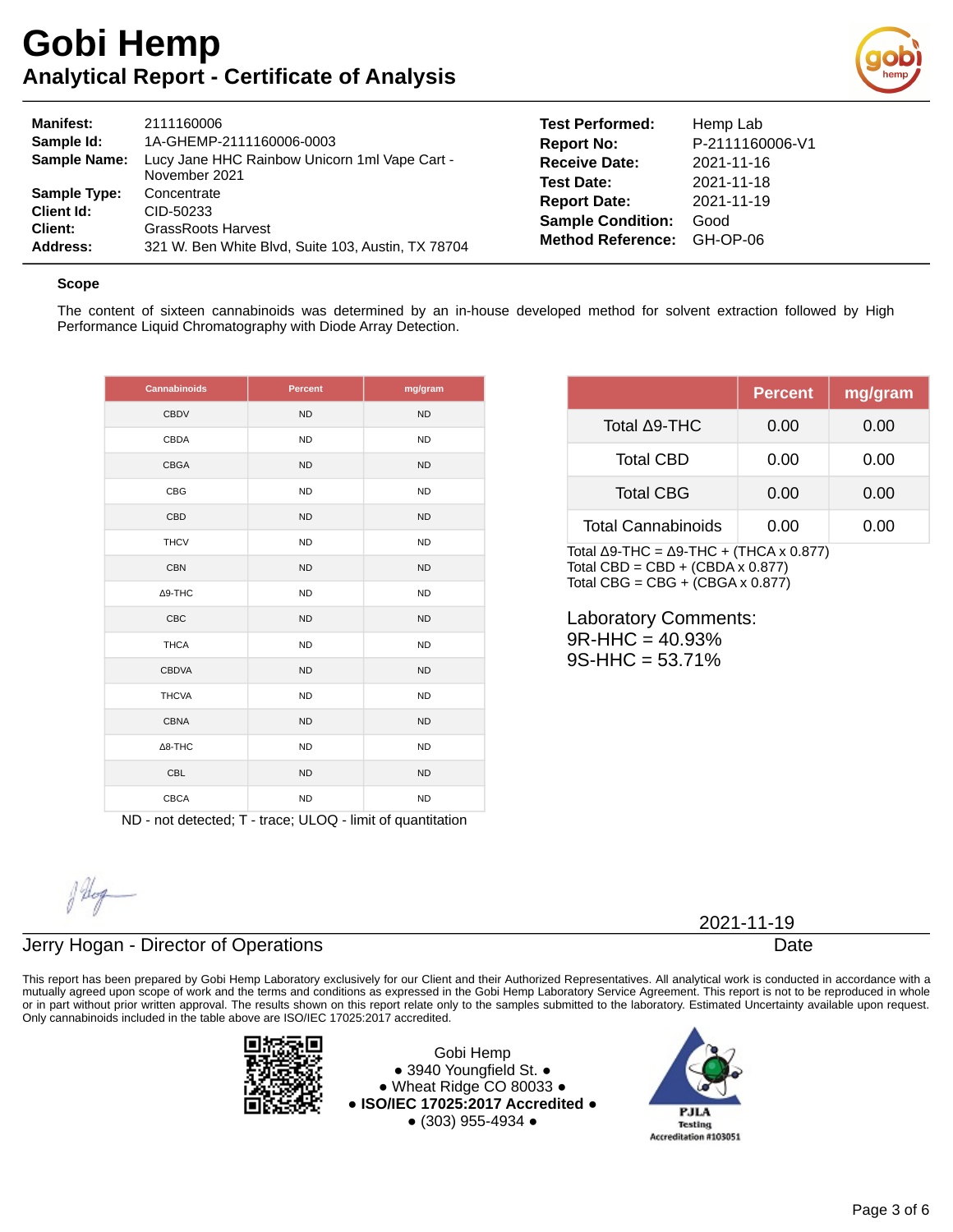

| <b>Manifest:</b><br>Sample Id:<br><b>Sample Name:</b>           | 2111160006<br>1A-GHEMP-2111160006-0004<br>Lucy Jane HHC Skywalker OG 1ml Vape Cart - November<br>2021       | <b>Test Performed:</b><br><b>Report No:</b><br><b>Receive Date:</b><br><b>Test Date:</b> | Hemp Lab<br>P-2111160006-V1<br>2021-11-16<br>2021-11-18 |
|-----------------------------------------------------------------|-------------------------------------------------------------------------------------------------------------|------------------------------------------------------------------------------------------|---------------------------------------------------------|
| <b>Sample Type:</b><br><b>Client Id:</b><br>Client:<br>Address: | Concentrate<br>CID-50233<br><b>GrassRoots Harvest</b><br>321 W. Ben White Blvd, Suite 103, Austin, TX 78704 | <b>Report Date:</b><br><b>Sample Condition:</b><br><b>Method Reference:</b>              | 2021-11-19<br>Good<br>GH-OP-06                          |

#### **Scope**

The content of sixteen cannabinoids was determined by an in-house developed method for solvent extraction followed by High Performance Liquid Chromatography with Diode Array Detection.

| <b>Cannabinoids</b> | <b>Percent</b> | mg/gram   |
|---------------------|----------------|-----------|
| <b>CBDV</b>         | <b>ND</b>      | <b>ND</b> |
| CBDA                | <b>ND</b>      | <b>ND</b> |
| CBGA                | <b>ND</b>      | <b>ND</b> |
| CBG                 | <b>ND</b>      | <b>ND</b> |
| CBD                 | <b>ND</b>      | <b>ND</b> |
| <b>THCV</b>         | <b>ND</b>      | <b>ND</b> |
| <b>CBN</b>          | <b>ND</b>      | <b>ND</b> |
| $\Delta$ 9-THC      | <b>ND</b>      | <b>ND</b> |
| <b>CBC</b>          | <b>ND</b>      | <b>ND</b> |
| <b>THCA</b>         | <b>ND</b>      | <b>ND</b> |
| <b>CBDVA</b>        | <b>ND</b>      | <b>ND</b> |
| <b>THCVA</b>        | <b>ND</b>      | <b>ND</b> |
| <b>CBNA</b>         | <b>ND</b>      | <b>ND</b> |
| $\Delta$ 8-THC      | <b>ND</b>      | <b>ND</b> |
| <b>CBL</b>          | <b>ND</b>      | <b>ND</b> |
| <b>CBCA</b>         | <b>ND</b>      | <b>ND</b> |

|                           | <b>Percent</b> | mg/gram |
|---------------------------|----------------|---------|
| Total ∆9-THC              | 0.00           | 0.00    |
| <b>Total CBD</b>          | 0.00           | 0.00    |
| <b>Total CBG</b>          | 0.00           | 0.00    |
| <b>Total Cannabinoids</b> | 0.00           | 0.00    |

Total Δ9-THC =  $Δ9-THC + (THCA × 0.877)$ Total CBD =  $CBD + (CBDA \times 0.877)$ Total CBG =  $CBG + (CBGA \times 0.877)$ 

Laboratory Comments: 9R-HHC = 40.94% 9S-HHC = 53.74%

ND - not detected; T - trace; ULOQ - limit of quantitation

Alog

## Jerry Hogan - Director of Operations

This report has been prepared by Gobi Hemp Laboratory exclusively for our Client and their Authorized Representatives. All analytical work is conducted in accordance with a mutually agreed upon scope of work and the terms and conditions as expressed in the Gobi Hemp Laboratory Service Agreement. This report is not to be reproduced in whole or in part without prior written approval. The results shown on this report relate only to the samples submitted to the laboratory. Estimated Uncertainty available upon request. Only cannabinoids included in the table above are ISO/IEC 17025:2017 accredited.



Gobi Hemp ● 3940 Youngfield St. ● ● Wheat Ridge CO 80033 ● **● ISO/IEC 17025:2017 Accredited ●** ● (303) 955-4934 ●



2021-11-19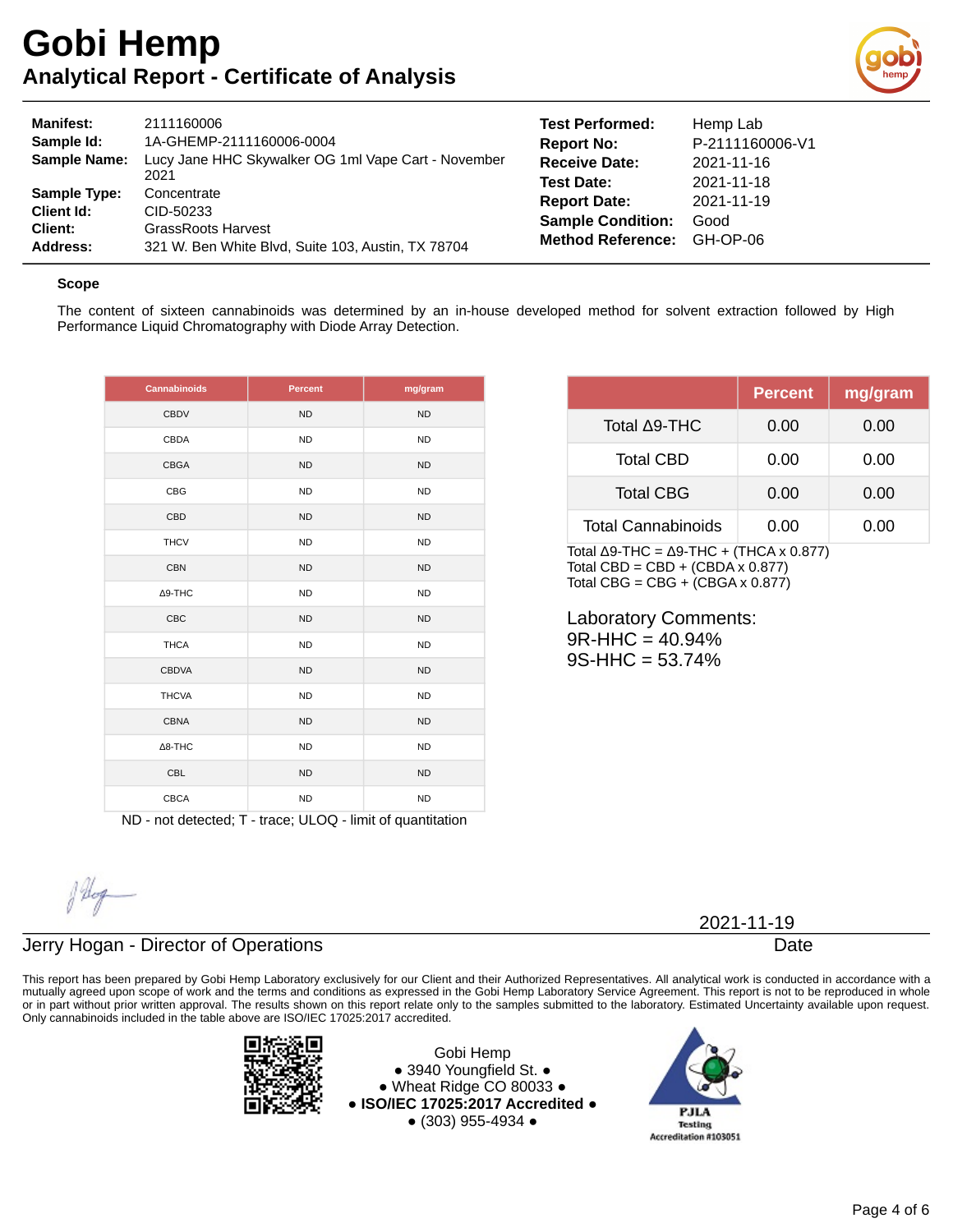

| <b>Manifest:</b>    | 2111160006                                         | Test Performe        |
|---------------------|----------------------------------------------------|----------------------|
| Sample Id:          | 1A-GHEMP-2111160006-0005                           | <b>Report No:</b>    |
| <b>Sample Name:</b> | HHC Distillate - 1A-GHEMP-2110180002-002           | <b>Receive Date:</b> |
| <b>Sample Type:</b> | Concentrate                                        | <b>Test Date:</b>    |
| Client Id:          | CID-50233                                          | <b>Report Date:</b>  |
| Client:             | <b>GrassRoots Harvest</b>                          | <b>Sample Condit</b> |
| Address:            | 321 W. Ben White Blvd, Suite 103, Austin, TX 78704 | <b>Method Refere</b> |
|                     |                                                    |                      |

**d:** Hemp Lab **Report No:** P-2111160006-V1 **Receive Date:** 2021-11-16 **Test Date:** 2021-11-18 **Report Date:** 2021-11-19 **tion:** Good **Method Reference:** GH-OP-06

#### **Scope**

The content of sixteen cannabinoids was determined by an in-house developed method for solvent extraction followed by High Performance Liquid Chromatography with Diode Array Detection.

| <b>Cannabinoids</b> | Percent   | mg/gram        |
|---------------------|-----------|----------------|
| <b>CBDV</b>         | <b>ND</b> | <b>ND</b>      |
| CBDA                | <b>ND</b> | <b>ND</b>      |
| <b>CBGA</b>         | <b>ND</b> | <b>ND</b>      |
| <b>CBG</b>          | <b>ND</b> | <b>ND</b>      |
| CBD                 | <b>ND</b> | N <sub>D</sub> |
| <b>THCV</b>         | <b>ND</b> | <b>ND</b>      |
| <b>CBN</b>          | <b>ND</b> | <b>ND</b>      |
| ∆9-THC              | <b>ND</b> | <b>ND</b>      |
| CBC                 | <b>ND</b> | N <sub>D</sub> |
| <b>THCA</b>         | <b>ND</b> | <b>ND</b>      |
| <b>CBDVA</b>        | <b>ND</b> | <b>ND</b>      |
| <b>THCVA</b>        | <b>ND</b> | <b>ND</b>      |
| <b>CBNA</b>         | <b>ND</b> | <b>ND</b>      |
| $\Delta$ 8-THC      | <b>ND</b> | <b>ND</b>      |
| <b>CBL</b>          | <b>ND</b> | <b>ND</b>      |
| <b>CBCA</b>         | <b>ND</b> | <b>ND</b>      |

|                    | <b>Percent</b> | mg/gram |
|--------------------|----------------|---------|
| Total A9-THC       | 0.00           | 0.00    |
| <b>Total CBD</b>   | 0.00           | 0.00    |
| <b>Total CBG</b>   | 0.00           | 0.00    |
| Total Cannabinoids | 0.00           | 0.00    |

Total Δ9-THC =  $Δ9-THC + (THCA × 0.877)$ Total CBD = CBD +  $(CBDA \times 0.877)$ Total CBG =  $CBG + (CBGA \times 0.877)$ 

Laboratory Comments: 9R-HHC = 41.55% 9S-HHC = 54.67%

ND - not detected; T - trace; ULOQ - limit of quantitation

### Jerry Hogan - Director of Operations

This report has been prepared by Gobi Hemp Laboratory exclusively for our Client and their Authorized Representatives. All analytical work is conducted in accordance with a mutually agreed upon scope of work and the terms and conditions as expressed in the Gobi Hemp Laboratory Service Agreement. This report is not to be reproduced in whole or in part without prior written approval. The results shown on this report relate only to the samples submitted to the laboratory. Estimated Uncertainty available upon request. Only cannabinoids included in the table above are ISO/IEC 17025:2017 accredited.



Gobi Hemp ● 3940 Youngfield St. ● ● Wheat Ridge CO 80033 ● **● ISO/IEC 17025:2017 Accredited ●** ● (303) 955-4934 ●



2021-11-19